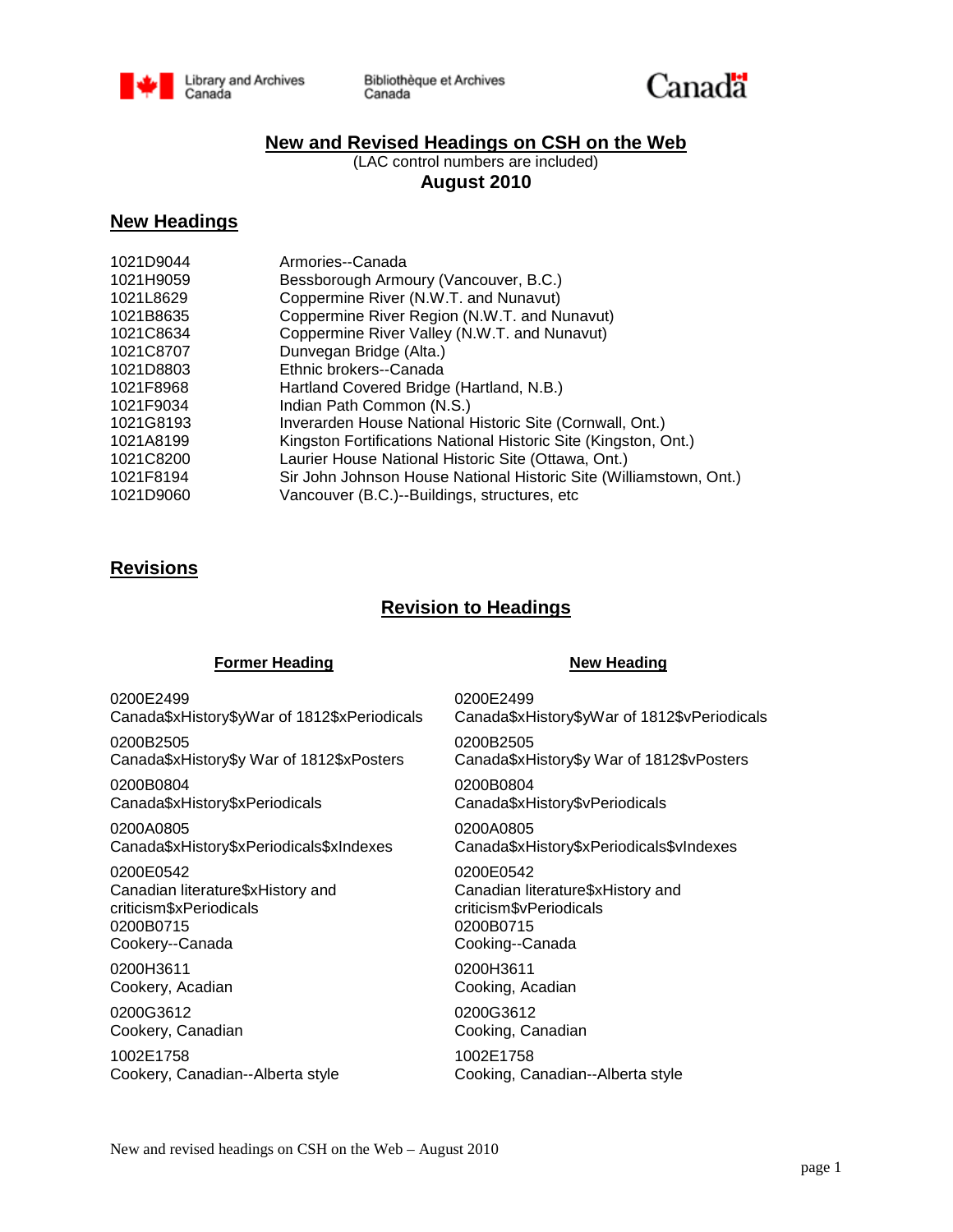# **Revision to Headings (cont'd)**

1002D1759 Cookery, Canadian--British Columbia style

0200H4782 Cookery, Canadian--Manitoba style

0200A4053 Cookery, Canadian--Maritime style

1002L1760 Cookery, Canadian--New Brunswick style

0200E0747 Cookery, Canadian--Newfoundland style

0200D4425 Cookery, Canadian--Nova Scotia style

1009D9731 Cookery, Canadian--Nunavut style

0200L4860 Cookery, Canadian--Ontario style

0200D0748 Cookery, Canadian--Prairie style

0200L4054 Cookery, Canadian--Prince Edward Island style

0200G4783 Cookery, Canadian--Saskatchewan style

0200K4055 Cookery, Canadian--Yukon style

0200D3615 Cookery, French-Canadian

0200C0749 Cookery, French-Canadian--Québec style 1002D1759 Cooking, Canadian--British Columbia style 0200H4782 Cooking, Canadian--Manitoba style 0200A4053 Cooking, Canadian--Maritime style 1002L1760 Cooking, Canadian--New Brunswick style 0200E0747 Cooking, Canadian--Newfoundland and Labrador style 0200D4425 Cooking, Canadian--Nova Scotia style 1009D9731 Cooking, Canadian--Nunavut style 0200L4860 Cooking, Canadian--Ontario style 0200D0748 Cooking, Canadian--Prairie style 0200L4054 Cooking, Canadian--Prince Edward Island style 0200G4783 Cooking, Canadian--Saskatchewan style 0200K4055 Cooking, Canadian--Yukon style 0200D3615 Cooking, French-Canadian 0200C0749

Cooking, French-Canadian--Québec style